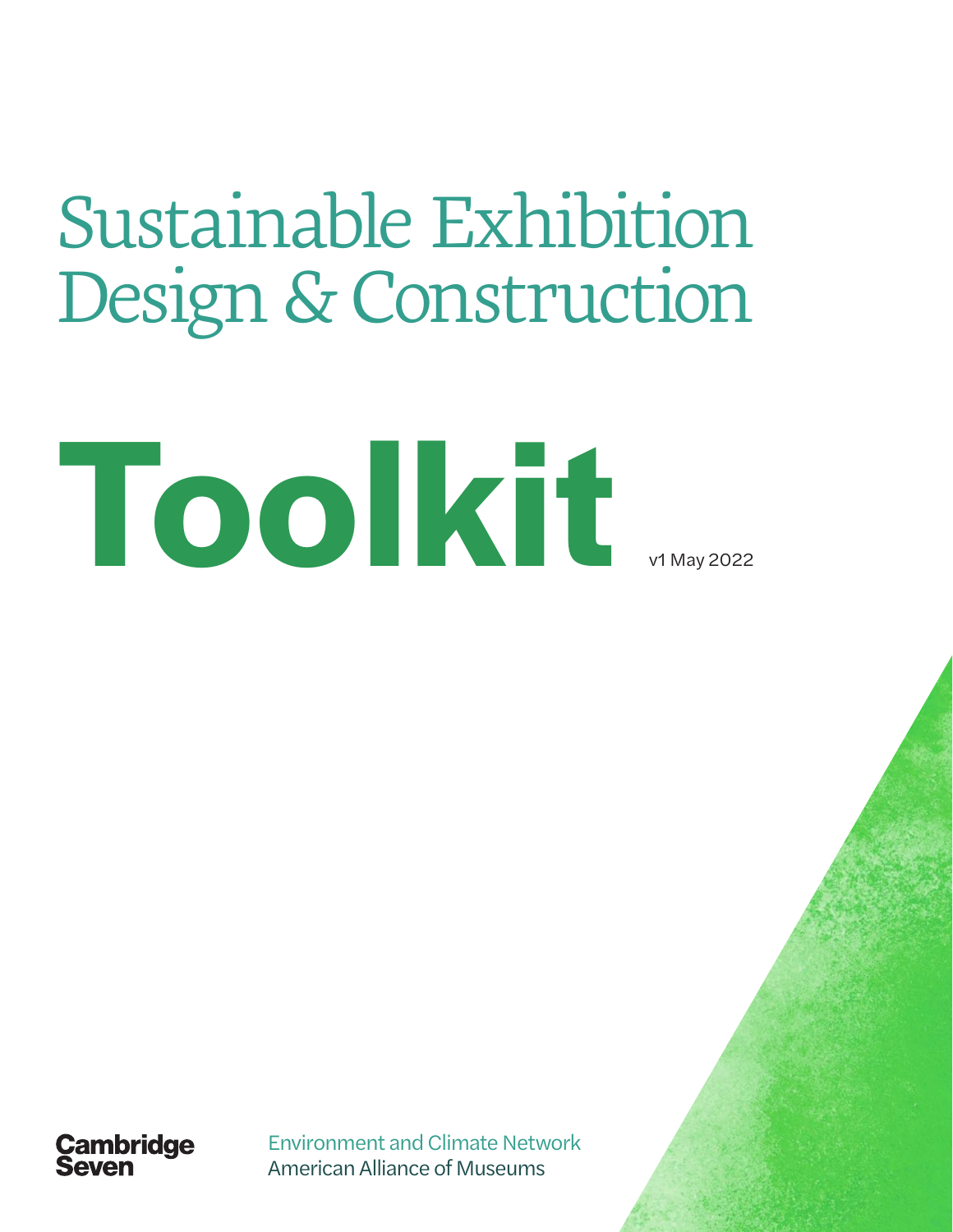# **About the Museum Exhibition Materials Pledge**

The Museum Exhibition Materials Pledge is an invitation to museums and museum exhibition designers to start a conversation about the definition of sustainability. Much of the language from the letter comes from 2019 Materials Pledge supported by the American Institute of Architects (AIA). We hope that defining "sustainability" for you and for your institution can lead to more specific actions. Signing the pledge is your opportunity to make a public statement that you are committed to making more informed choices and to engaging in an ongoing dialogue with manufacturers to help them improve the transparency and the sustainability of their products.

# **About the Sustainable Exhibition & Design Toolkit**

Once you have signed the letter, what are the next steps? This toolkit that follows the pledge will help you to transform your commitment into specific actions that will reduce negative impacts to our climate and to our society.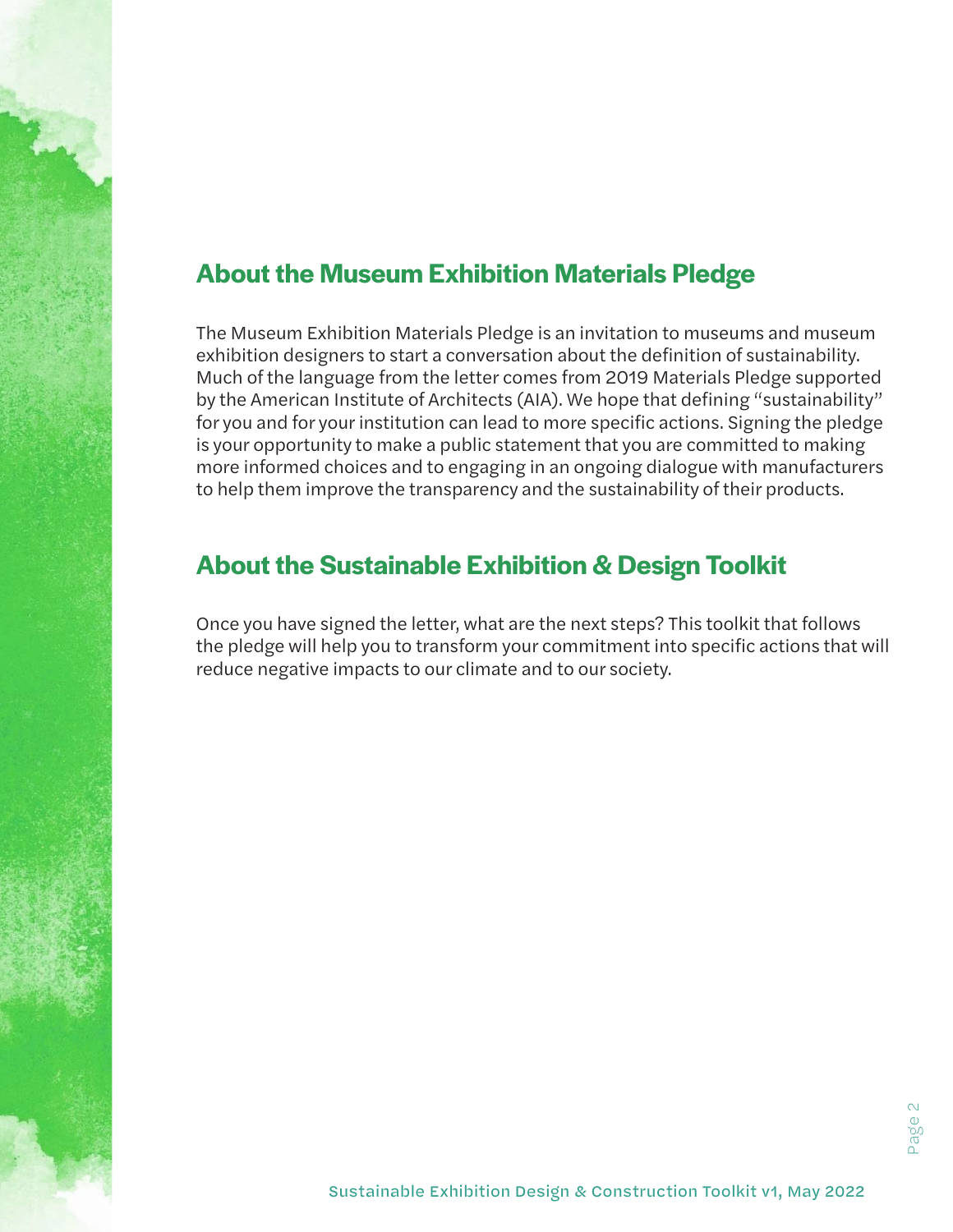## **Museum Exhibition Materials Pledge**



To interior finish and graphic substrate manufacturers:

As members of the museum exhibition community, including, but not limited to, the Alliance for American Museums (AAM) National Association for Museum Exhibition (NAME) and the Environment and Climate Network (ECN), we work towards accelerating change in the manufacturing community. Inspired by the AIA (American Institute of Architects) Materials Pledge of 2019 and the Lighting Advocacy Letter of 2021, we unite as museum exhibition designers, fabricators, and installers to ask manufactures to continue to raise their standards of transparency while providing long-lasting, high-quality materials that positively impact all people.

As museum exhibit designers, fabricators, and installers, we join with our colleagues who have signed the 2019 AIA Materials Pledge, and we also pledge to:

- support **human health** by preferring products that support and foster life throughout their life-cycles and seek to eliminate the use of hazardous substances.
- support **social health & equity** by preferring products from manufacturers that secure human rights in their own operations and in their supply chains, positively impacting their workers and the communities where they operate.
- support **ecosystem health** by preferring products that support and regenerate the natural air, water, and biological cycles of life through thoughtful supply chain management and restorative company practices.
- support **climate health** by preferring products that reduce carbon emissions and ultimately sequester more carbon than emitted.
- support a **circular economy** by reusing and improving buildings and by designing for resiliency, adaptability, disassembly, and reuse, aspiring to a zero-waste goal for global construction activities.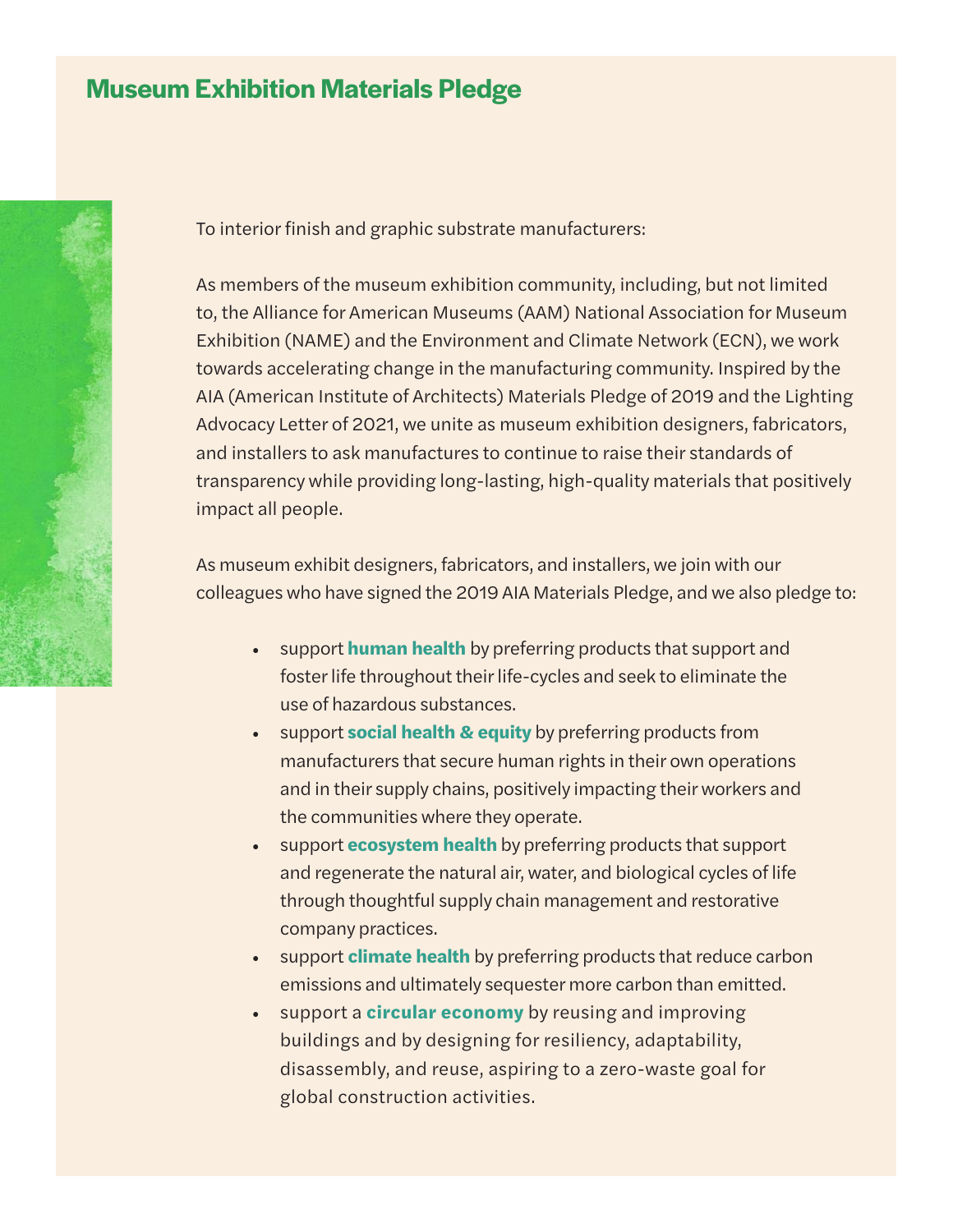To address these concerns and to meet our goals of transforming the industry, we commit to continuously updating our design libraries and specifications. We commit to sharing best practices, educational resources, and preferred products with our museum exhibition community. We further commit to giving priority to products and manufacturers with a commitment to:

- Provide publicly available material ingredient disclosure information.
- Provide publicly available environmental impact disclosure information.
- Provide publicly available Design for Freedom supplier questionnaires or similar supply chain disclosure information.
- Do not stop at material transparency but strive for optimization.

To achieve this goal, we must work together as museum leadership, museum boards, exhibit directors, curators, exhibit designers, graphic designers, lighting designers, audiovisual designers, audiovisual specifiers and installers, building product manufacturers, graphic print houses, exhibit fabricators and exhibit installers to build awareness, share knowledge, drive demand, and deliver solutions. We ask you, as responsible product manufacturers, for your commitment to work towards market transformation in the museum exhibition world. To accelerate this mission and to leverage cross-industry insight and expertise, we seek your partnership in advancing this conversation at upcoming industry annual meetings, conferences and trade shows.

We value our relationship with each of you and we understand that the change we seek will not be accomplished overnight. Please join us in continued dialogue and collaboration as we learn from each other and improve the best practices of museum exhibitions.

Sincerely,

MUSEUM EXHIBITION MATERIALS PLEDGE SIGNATORIES

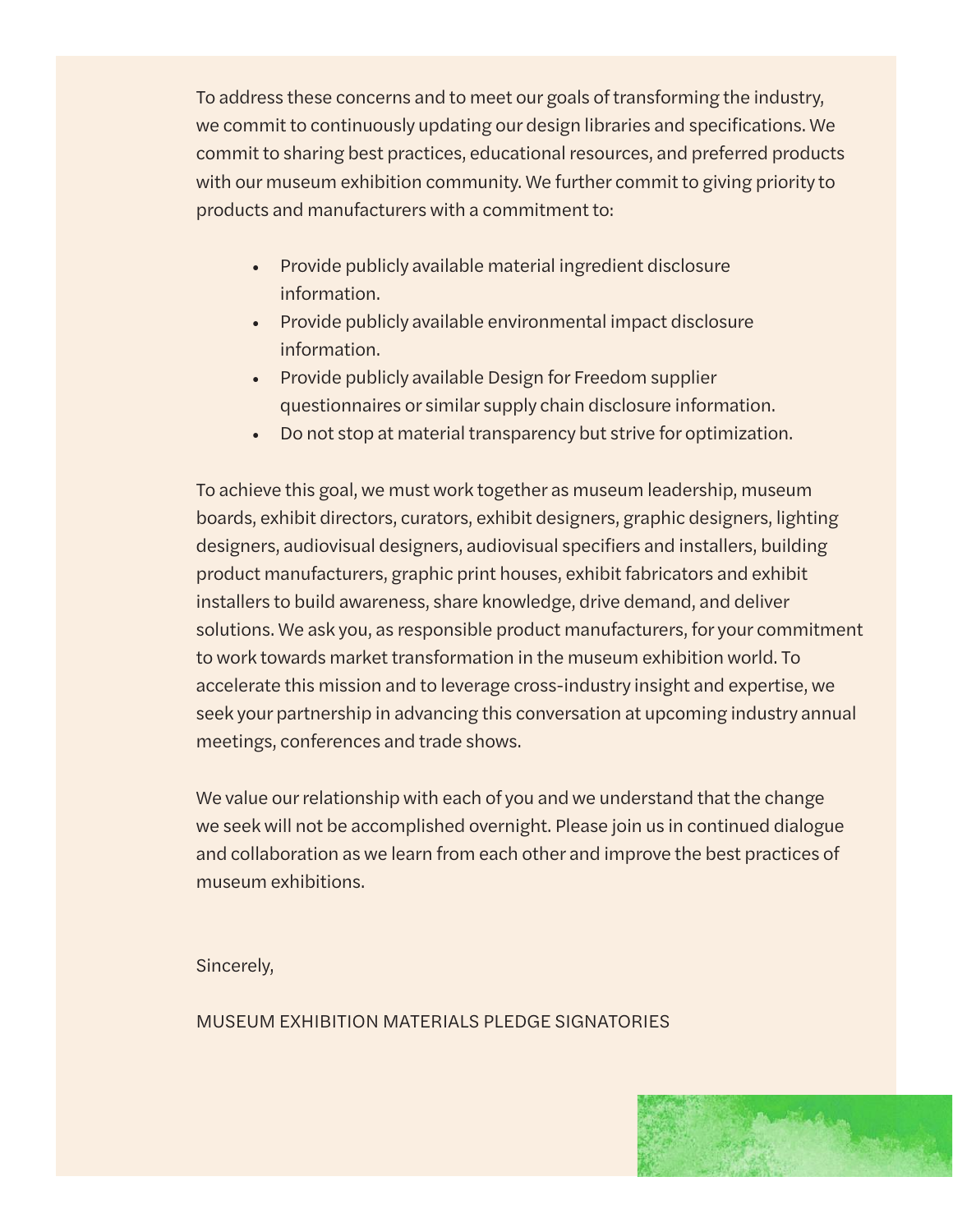# **Museum Exhibition Materials Pledge Signatories**

To sign on to the pledge, send your logo to dflandro@cambridgeseven.com.











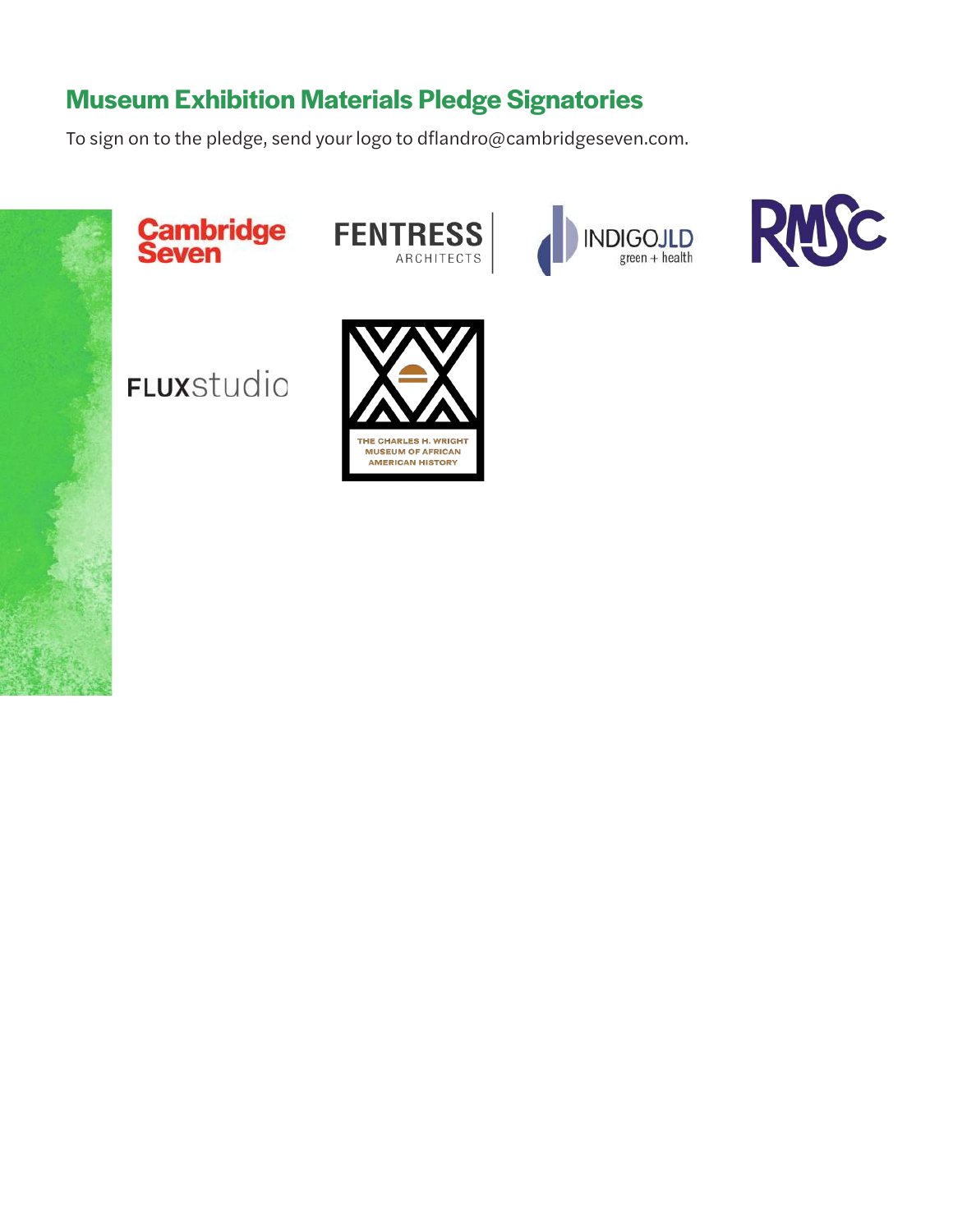# **Toolkit**

**Don't Worry about "Perfect." Work towards "Better."**

Few museums have the resources to follow all of these guidelines. Don't get discouraged or overwhelmed. Start with low-hanging fruit. Learn more with each project and make each project better than the last. These resources are designed to help you define and improve the sustainability of your exhibitions in the ways that are most important to your community and your institution.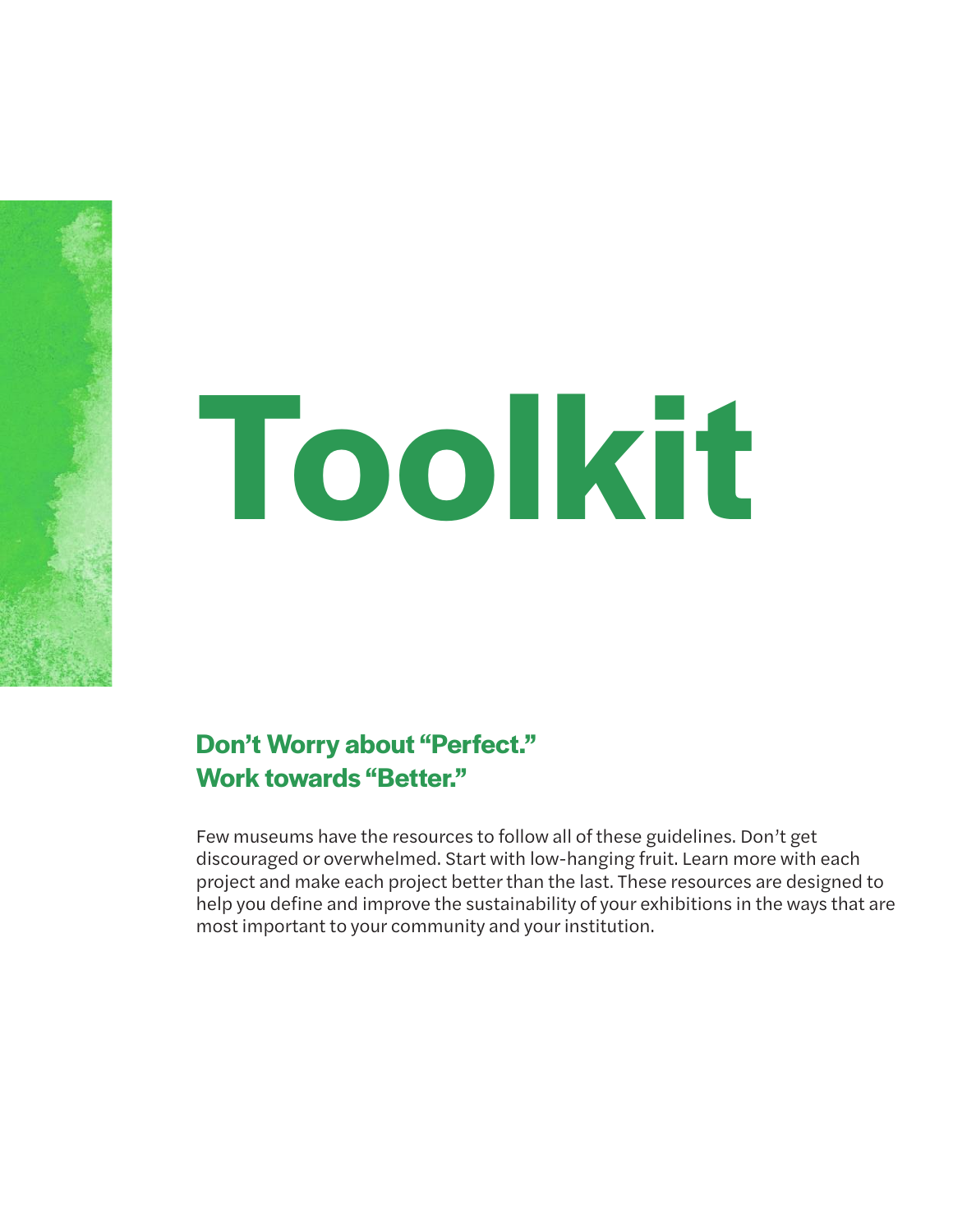# **Table of Contents**

- Project Timeline
- Design for Human Health
- Design for Social Health and Equity
- Design for Ecosystem Health
- Design for Climate Health
- Design for the Circular Economy
- Product Specific Guidelines
- Sustainable Material Resources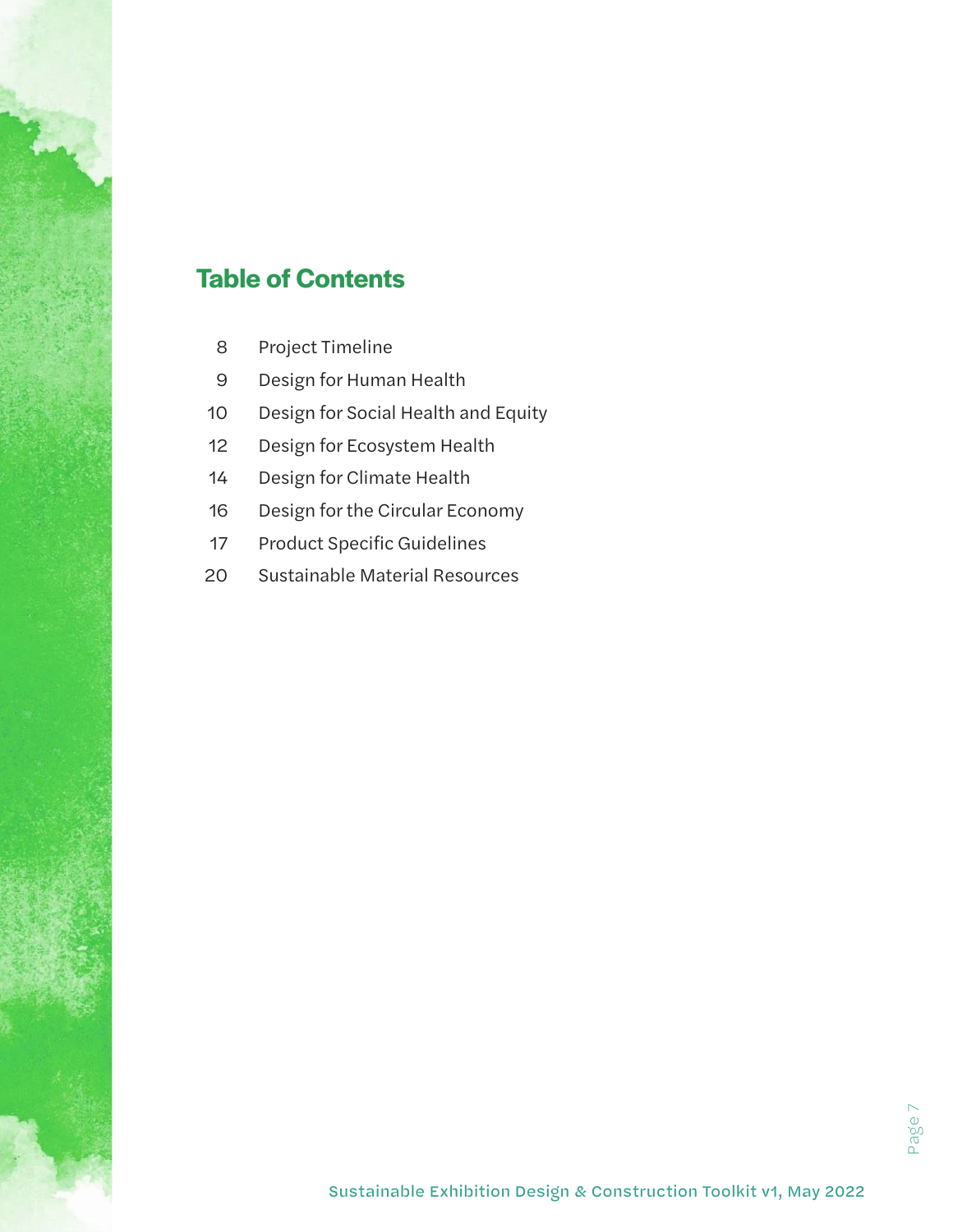# **Project Timeline**

#### **Project Kickoff**

- Start building design team awareness of different sustainable priorities.
- Hold a team kickoff meeting where sustainability goals are shared and established.
- Involve community partners.

#### **Concept/Schematic Design**

• Remind design team of sustainability goals and priorities.



- Research salvage and reuse opportunities. Can salvaged materials be sourced?
- Begin transparency research for large-volume finish and millwork materials.
- Have budget conversations. Where can sustainability save money?
- Design documents should include narrative language outlining requirements.

#### **Design Development**

- Start conversations with product representatives.
- Focus on design for deconstruction using clips and screws, not nails and glues.
- How can salvaged materials help tell the story of the exhibit?
- Design documents should include specific requirements for transparency, absence of specific toxic materials, sustainably sourced material ingredients, and low carbon footprint materials according to sustainability goals.
- Meet with community partners to check environmental justice assumptions.

#### **Contract/Bid Documents**

• Ensure specification language and in the contract documents or bid documents, outline all sustainability goals with specific requirements.

#### **Bid/Construction Administration**

- Hold pre-bid and kickoff meeting to review and clarify expectations with the client and the construction team.
- Review submitted transparency documentation and third-party verification documentation as requested in bid/contract documents
- Review any suggested substitutions to confirm that they comply with sustainability goals.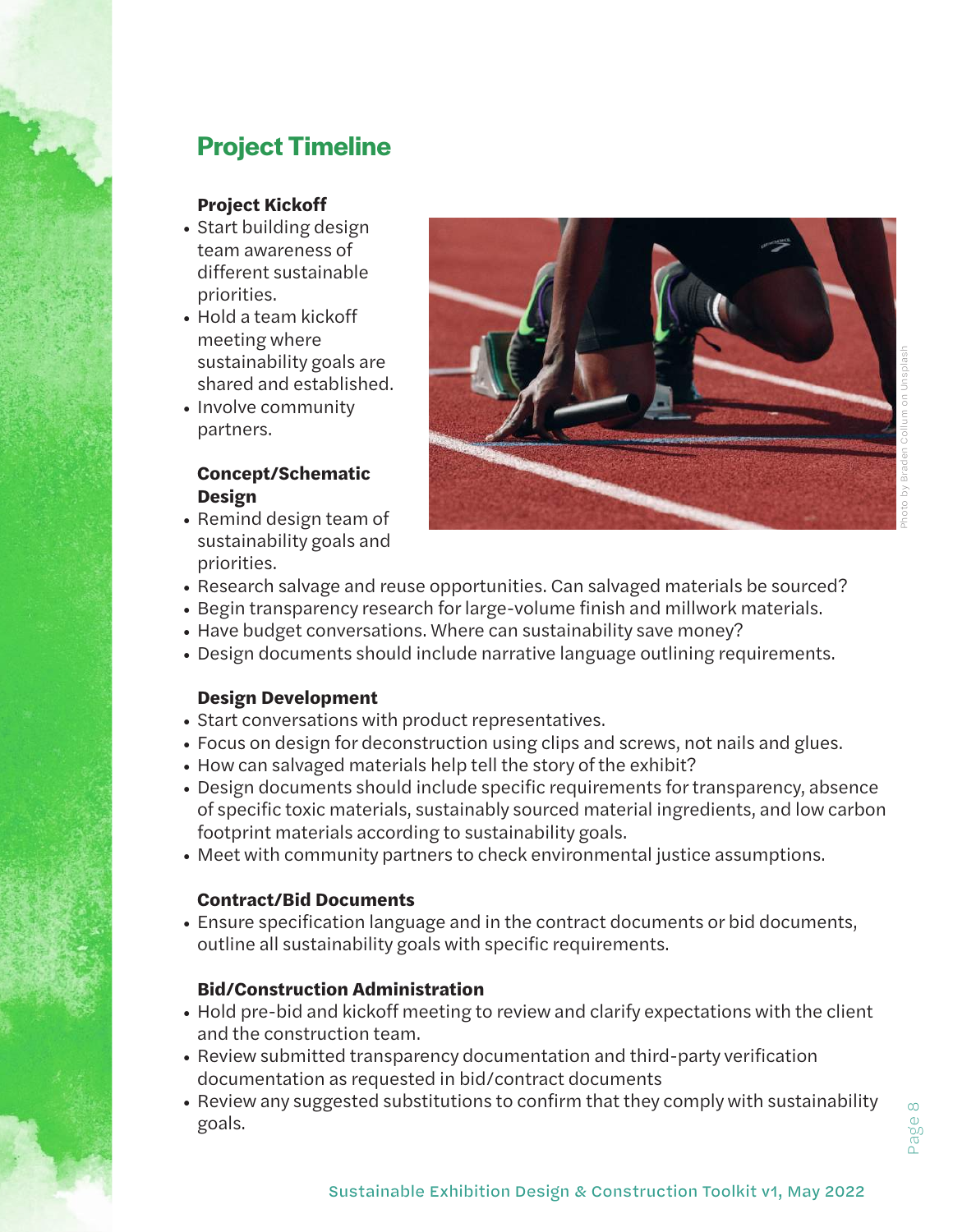# Photo by Sigmund on Unsplash

# **Design for Human Health**

Design for human health by avoiding toxic chemicals in exhibit flooring, wallpaper, graphic substrates, woods, fabrics, adhesives, paints and carpeting. Prioritize materials touched by visitors, especially by children.

#### **Low Emissions**

• Develop a plan to use materials that have been tested according

to regulations from CPHD (California's Department of Public Health)'s emissions testing v1.2.

- Document 5 to 20 materials that have CPHD emissions testing and/or zero VOC content.
- Install onsite air-quality monitoring with automated increased outdoor air ventilation, when required.

#### **No PVC (Polyvinyl chloride)**

- Choose flooring materials with no PVC.
- Choose wall murals with no PVC.
- Choose graphic substrates with no PVC.

#### **Avoid Red List Ingredients**

• Avoid materials from the International Living Future Institute (ILFI) Red List. These "worst in class" materials, chemicals and elements are known to pose serious risks to human health.

#### **Material Transparency**

- Choose materials with Health Product Declarations (HPDs) or other methods to demonstrate the chemical inventory of the product to at least 1000 ppm (0.1%).
- Select materials with Declare Labels.

#### **RoHS Compliant Lighting and Audiovisual Equipment**

• Restriction fo Certain Hazardous Substances (RoHS) is used for electrical and electronic equipment. It limits the use of materials such as lead, mercury, cadmium, hexavalent chromium, polybrominated biphenyls (PBB) and polybrominated diphenyl ehters (PBDE).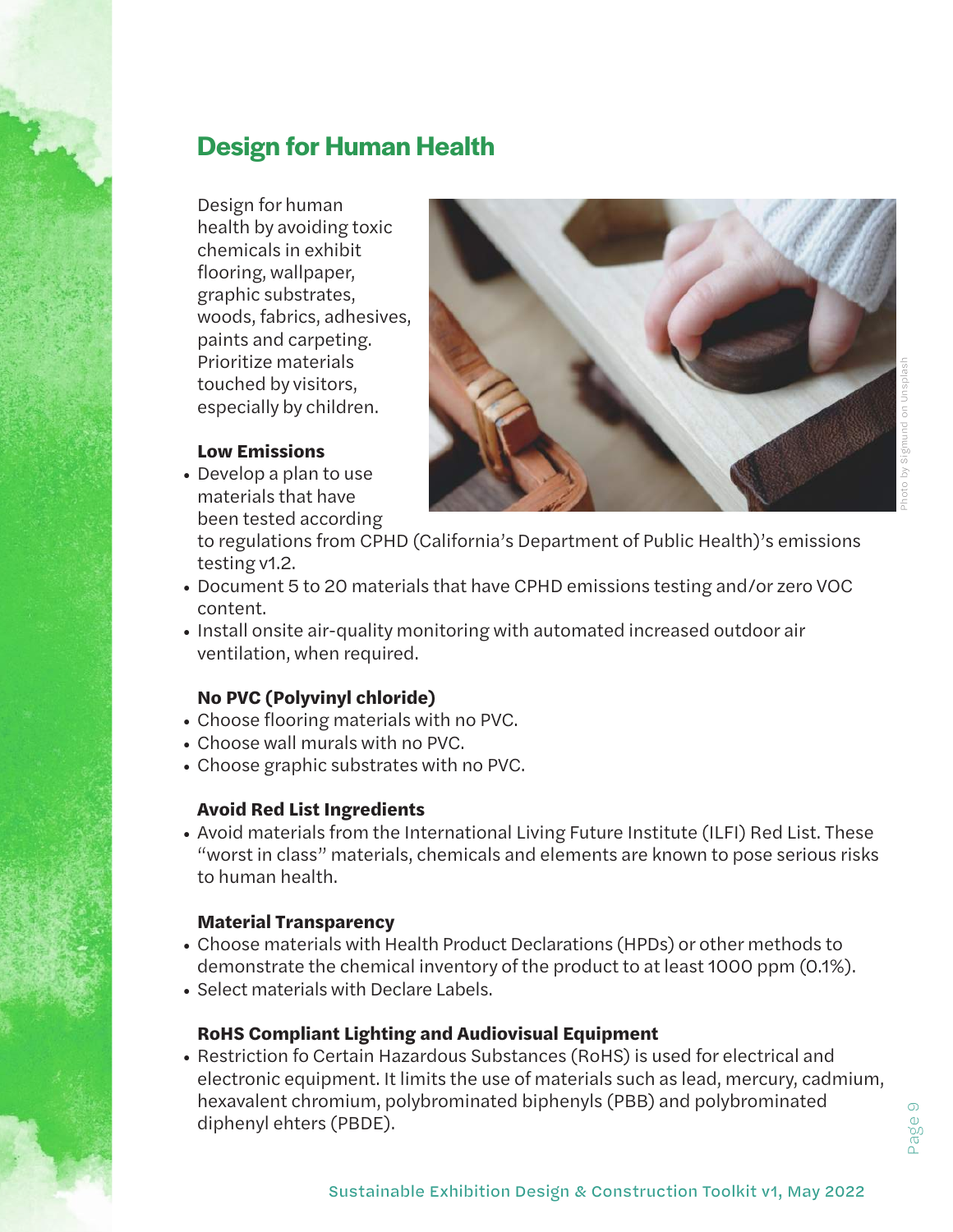# **Design for Social Health and Equity**

Ensure that the entire project team truly embraces Diversity, Equity, Accessibility and Inclusion (DEAI) goals by setting them early in the planning process. A nondiverse team will not be able to see blind spots in exhibit content and in exhibit sustainability goals. In areas where the exhibit team lacks diversity, reach out to community partners and specialists to review the design at several points throughout the design process. This will make the exhibition richer and more accessible to all diverse groups in our community.

#### **Ethnic Diversity**

- Document goals to increase ethnic and racial diversity among the exhibit project team. Research the regional ethnic groups and racial minorities in your community and set goals to match the % of each group in the design team.
- Talk with museum leadership about establishing goals to match regional ethnic and racial diversity on the



Photo by Yasin Yusuf on Unsplash

museum board and in museum leadership. • Hire minority-owned businesses and design/fabrication partners.

#### **Gender Diversity**

- Document goals of the project to increase gender and sexual identity diversity on the design team.
- US national statistics for 2022 show 51% women and 49% men<sup>1</sup> with 7% selfidentifying as part of the LGBT+ community<sup>2</sup> (Lesbian, Gay, Transgender, Bisexual, plus other non-traditional gender and sexual identities). How does your team compare?
- When hiring consultants, artists and fabricators, consider setting goals to match your regional sexual diversity.

#### **Community Outreach**

• Identify and engage traditionally underrepresented community partners in the exhibit development and design process. When possible, hire these members as part

<sup>1</sup> *Total Population in the United States by Gender from 2010 to 2025*, statissta.com, (collected 12 May 2022)

<sup>2</sup> Jones, Jeffery M., *LGBT Identification in U.S. Ticks Up to 7.1%*, news.gallup.com, 17 February 2022, (collected 12 May 2022)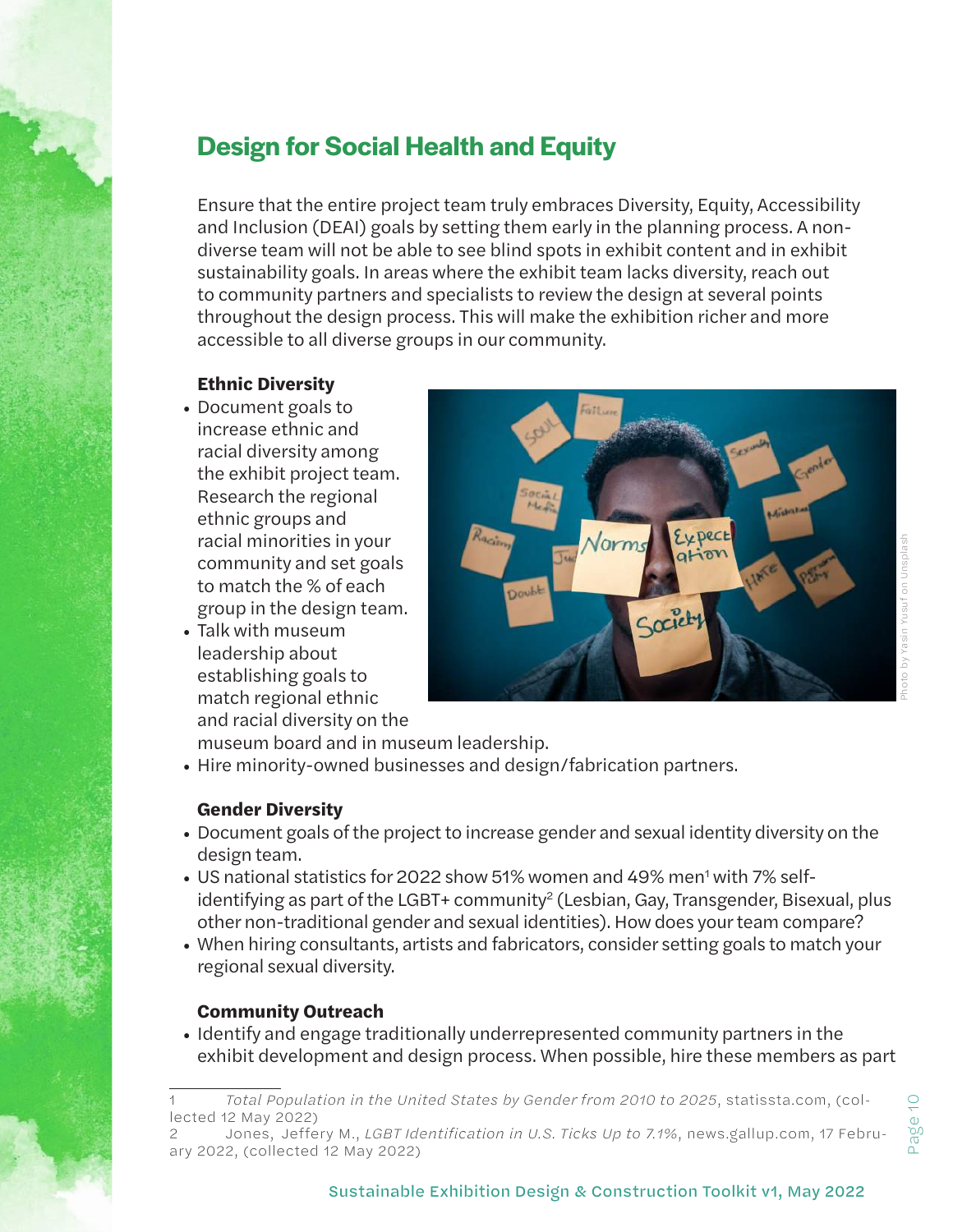of the design team.

• Establish regular community review points and workshops. Ensure that community members drive decision-making by planning for a realistic project timeline and staffing resources that fully engage traditionally underrepresented groups.

#### **Living Wage**

• Using the MIT (Massachusetts Institute of Technology) Living Wage Calculator for your location, pay entry-level employees, on salary and on limited contracts, at minimum a living wage for a two-working-adult and two-child family unit.

#### **Design for Freedom**

- Research high-risk product types to ensure exhibit construction is 100% free from forced or child labor.
- Develop a plan to ask suppliers and manufacturers about and avoid products with forced or child labor in the supply chain. Ensure all workers in the supply chain receive a fair wage. These materials are especially high-risk: Glass, Gypsum, Polysilicone (used in solar panels), Rubber, Silica, Stone, Textiles, and Timber.
- Ask suppliers of high-risk products to fill out Design for Freedom Supplier Questionnaires<sup>3</sup> to further examine their supply chains.

#### **Design for Neurological Diversity**

- Consult with an autism spectrum specialist to discuss how exhibit elements can better accommodate neurologically diverse visitors.
- Design exhibits with clearly marked places of refuge throughout the visitor experience path.
- Create methods for visitors to plan full itineraries in advance of their visit by using icons and landmarks. These are most helpful if visitors can see the icons and landmarks visually on their personalized itineraries.

#### **Universal Design**

- Ensure that the exhibit complies with all federal ADA (Americans with Disabilities Act) guidelines.
- Consult with a universal design specialist to discuss how the exhibit could go beyond ADA guidelines to improve universal access.



<sup>3</sup> designforfreedom.org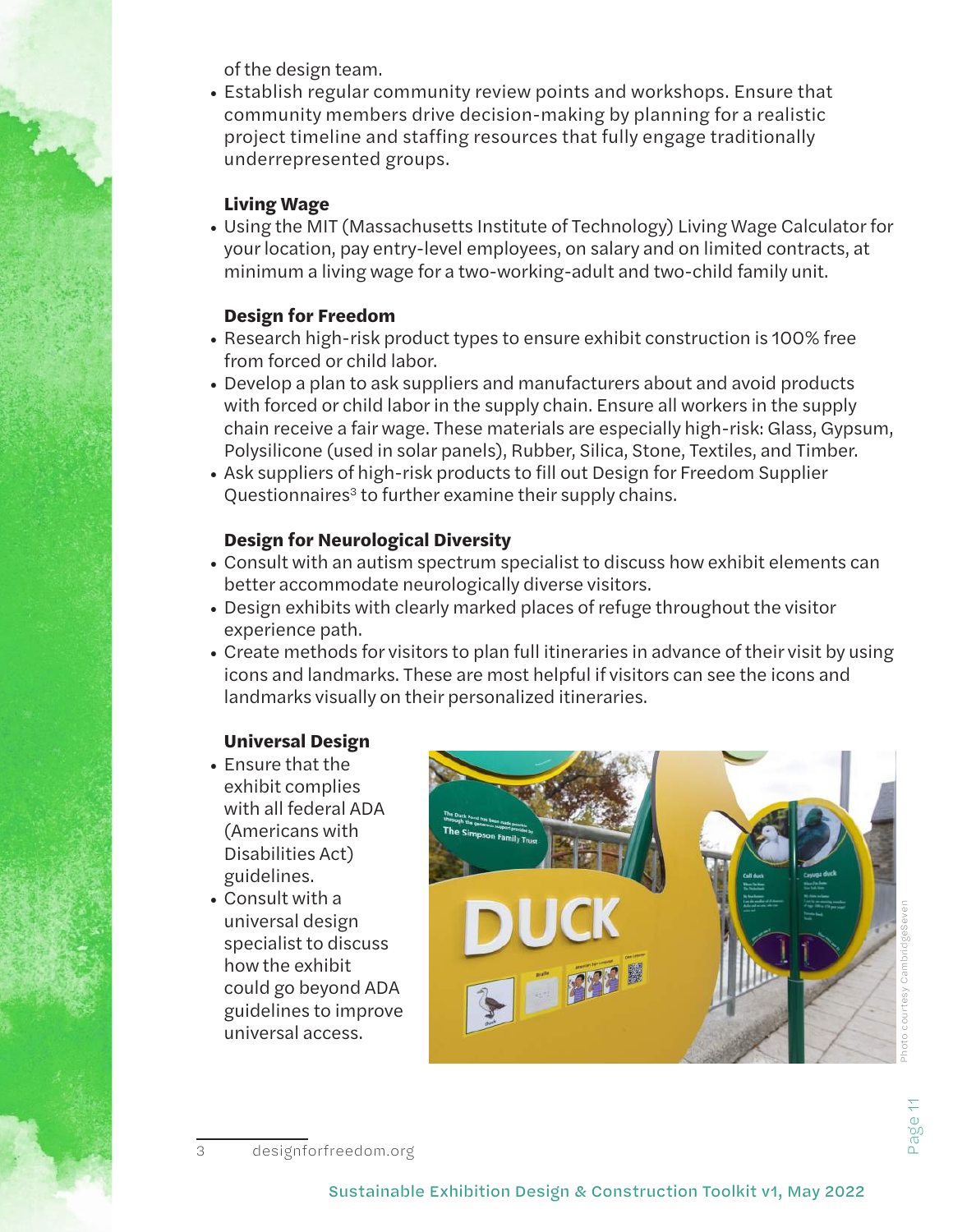# **Design for Ecosystem Health**

Consider the full life cycle of products and prefer those that mimic or use natural regeneration processes. Which products break down easily and will end their useful lives in the compost bin rather than the landfill? Are there ways that the exhibit can extend outdoors to regenerate natural habitat for local wildlife? Do your corporate sponsors support healthy ecosystems?

#### **Corporate Sustainability Reports and Take-Back Programs**

- Look for companies that have Corporate Sustainability Reports (CSRs). The Global Reporting Initiative (GRI) sets standards for these reports to ensure that they are more than just green-washing.
- Extended Producer Responsibility (EPR) programs, better known as "Take-Back" programs means that the company has established a method to reclaim and recycle their products. This goes beyond the dubious claim of "recyclable." Look

for documentation that products are actually being recycled at a high rate. Many commercial carpet and ceiling tile companies have established EPR programs.

#### **Third Party Certification**

- B Corp companies are certified by the B Lab to preserve ecosystems and support local communities.
- Benefit Corporations need to show that they put social and environmental values on an equal footing with profits.
- Just certification by the International Living Future Institute is a voluntary disclosure tool focusing on transparency surrounding equity, diversity and employee welfare. It also looks at animal welfare and examines the company's supply chains.



Page 12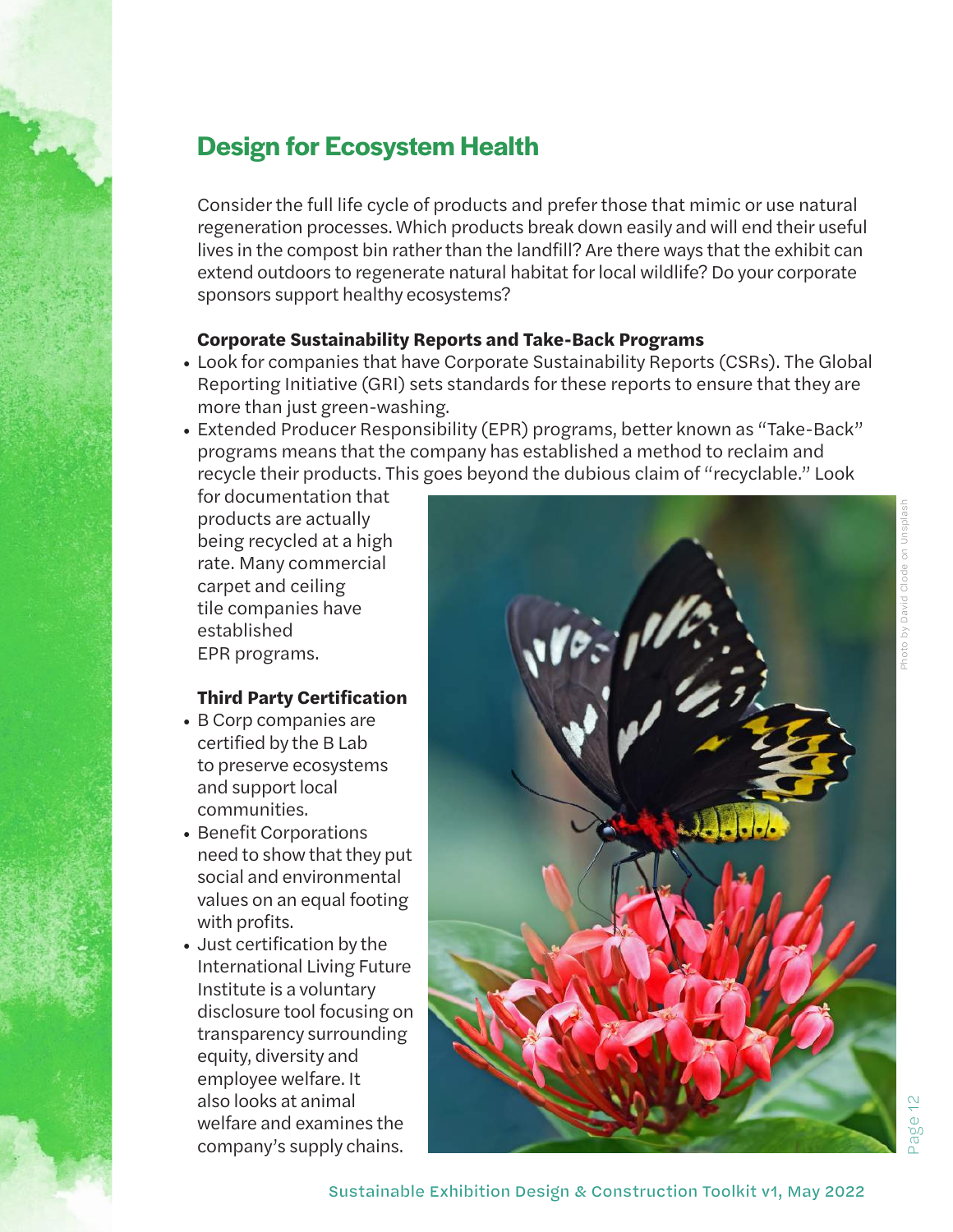#### **Biobased Materials**

• Look for products made with a high degree of natural materials that will eventually breakdown naturally and not end up in landfills.

#### **Forest Stewardship Council (FSC) Wood**

• Although not perfect, FSC wood remains the best standard for ecosystem friendly wood harvesting. Cost premiums are much less than they used to be and FSC certified wood is more available than ever.

#### **Bird Friendly Windows**

• If you have large windows in your exhibit hall, consider methods of minimizing reflection of trees, bushes and sky in your windows to reduce bird strikes. Netting, insect screens, blinds, wires, vines, paint, stickers or glass frit are all methods that help indicate to birds that there is a physical barrier present. A 2x4-inch grid will keep most birds safe. Window manufacturers are now making transparent coatings that are nearly invisible to humans, but not to birds.

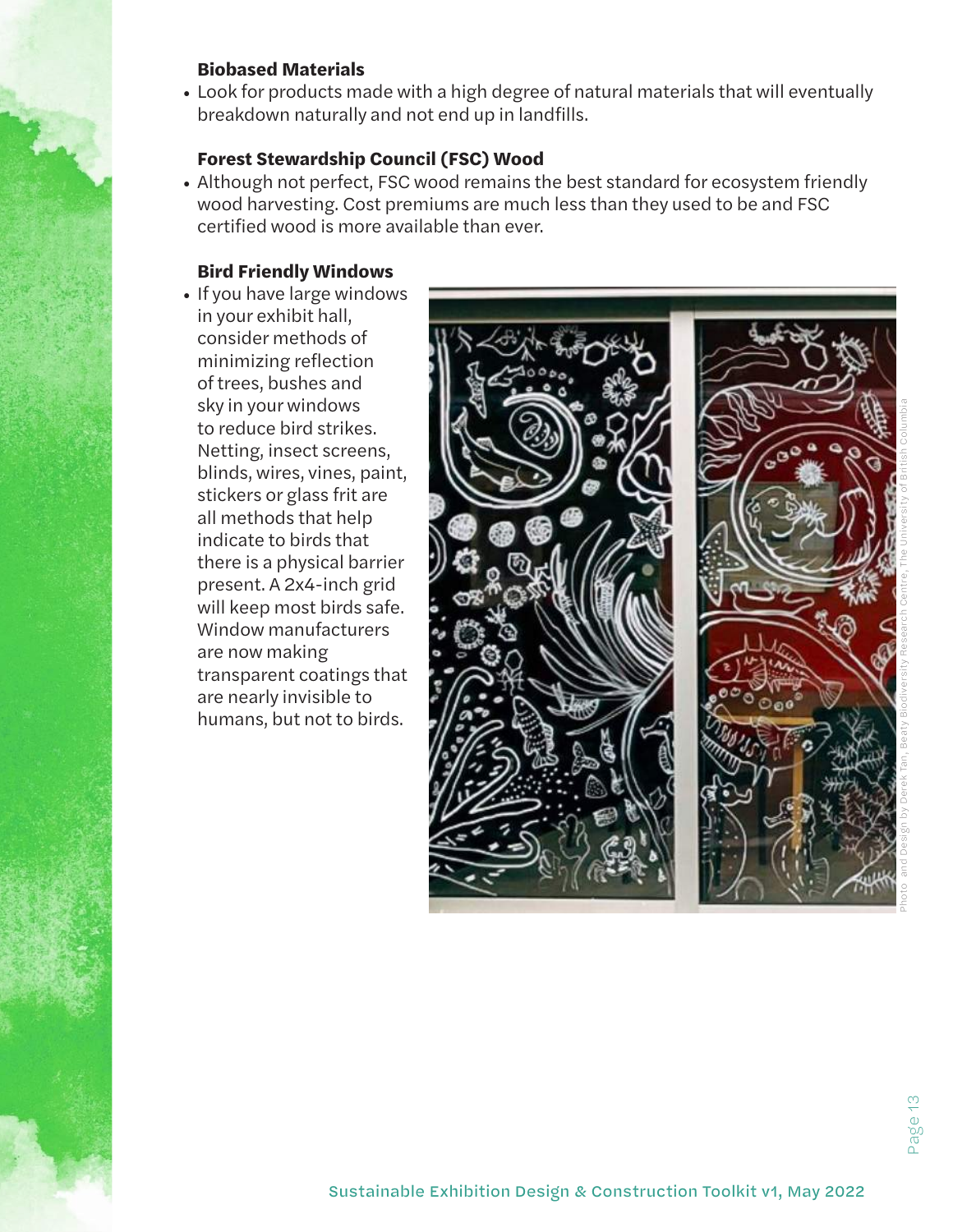# **Design for Climate Health**

Just as many museums are examining their operational energy use, many building product suppliers are examining the embodied carbon of their materials. Embodied carbon is the total carbon released into the atmosphere as a result of the extraction, manufacture, transportation, sale, installation, use, deconstruction and disposal or reuse of a product. Plan early to design for overall climate health by using Environmental Product Declarations (EPDs) to determine the Global Warming Potential (GWP) of materials as well as setting a cap on the exhibit's total carbon footprint.

#### **Global Warming Potential Transparency with Environmental Product Declarations (EPDs)**

• Choose materials with EPDs (a carbon "life story" of the product) which conform to ISO 14025 and EN 15804 or ISO 21930.

#### **Low Global Warming Potential (GWP) Materials**

• Use tools like Sustainable Mind's transparency catalog<sup>1</sup> or Carbon Cure's Embodied Carbon in Construction Calculator2 to find products that are low in embodied carbon compared to their competitors.



#### **Reduce Transportation Carbon Footprint**

- Use virtual tools for workshops and reviews in order to limit air travel during the exhibit planning process, especially for outside consultants.
- Use local artists, illustrators and craftspeople to fabricate exhibits.
- If travel is necessary, offset with purchased carbon credits.

<sup>1</sup> transparencycatalog.com

<sup>2</sup> buildingtransparency.org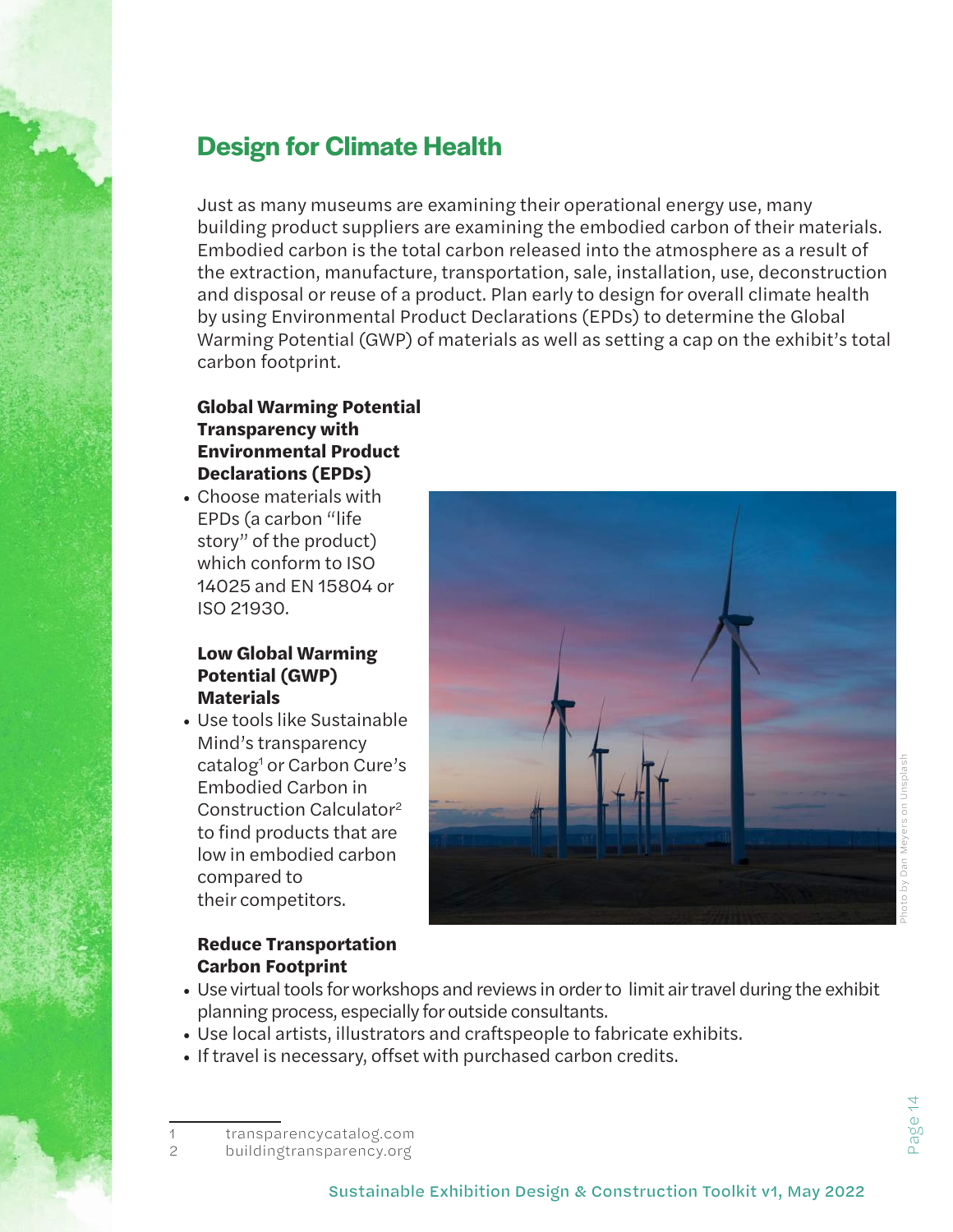#### **Energy Use Reduction**

• Early in the exhibit design process, set a shared media & lighting Energy Use Intensity (EUI) not-to-exceed target toward overall power use. Estimate the energy that will be used by exhibit lighting and media and develop a plan to reduce power in both areas. High tech EUI studies could involve computer models and computerized building management systems. A low-tech way of studying EUI is to create a spreadsheet, inventory fixtures and AV hardware, figure out how much wattage each uses and how many hours/per day it will be used, then calculate the annual energy usage per square foot. EnergyStar publishes average EUI baselines. As of 2021, the baseline EUI for museums is 56.1 kBtu/ft<sup>2</sup>.

#### **Lighting**

- Choose LED lighting as well as light or motion sensors to shut off or dim lights when not in use.
- Track lighting with Energy Use Intensity (EUI, annual kBtu/square feet), through a spreadsheet or with real-time monitoring.
- Offset exhibit lighting use with renewable energy generation toward a goal of Net Zero.

#### **Audiovisual (AV)**

- Choose motion sensors, or similar technology, to move AV to low power mode when not in use.
- Track AV with Energy Use Intensity (EUI, annual kBtu/square feet), and plan to reduce from business as usual design.
- Offset exhibit AV use with renewable energy generation toward a goal of Net Zero.

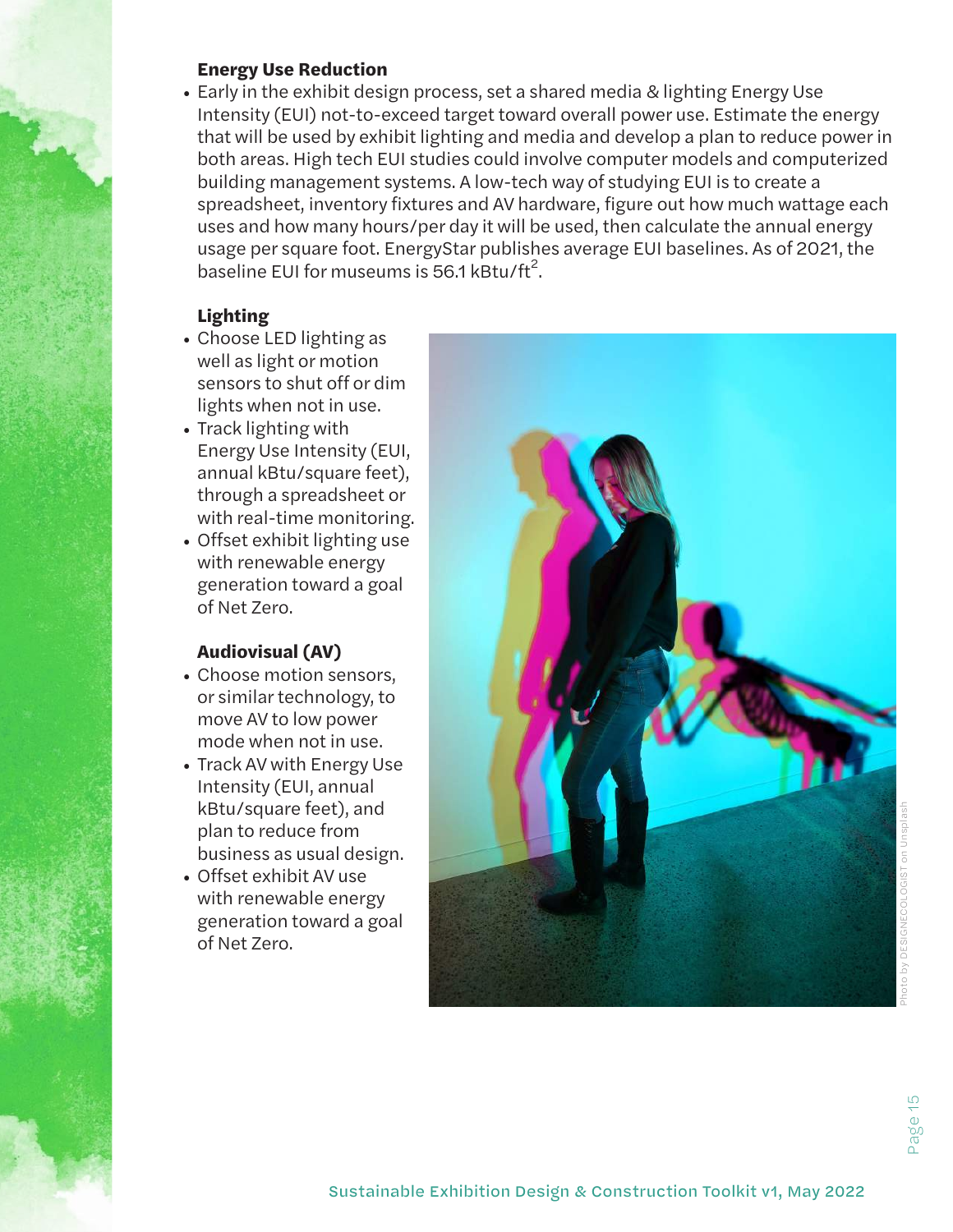# **Design for the Circular Economy**

Through a combination of salvage and recycling, develop a design plan for reducing, reusing, and recycling exhibit materials including furniture, hardware and substrates.

#### **Design for Deconstruction**

- Choose clips and screws instead of nails and glue to attach exhibit materials.
- Plan to document which exhibit features and systems are designed for reuse, and how to easily disassemble them.

#### **Salvaged Material Use**

- Establish resources with theaters or film boards in your community to harvest plywood and other gently used construction materials.
- Use All for Reuse's opensource map of salvage opportunities<sup>1</sup>.
- Look to current exhibits to find ways to reuse exhibit elements in-house.

#### **Recycled Material Use**

• Choose recycled materials for exhibit furniture and features. Recycled material documentation is largely unregulated and based on manufacturer claims.



- Photo courtesy of CambridgeSeven
- Post-consumer recycling is more challenging for producers than pre-consumer, or post-industrial recycling, as it requires work to eliminate contaminates. Preferring post-consumer recycling creates a market for used materials and diverts materials from the landfill. Post-industrial materials are still considered "virgin" materials.

#### **End-of-Life Plan**

- Plan for "Deconstruction" and reuse instead of "Demolition" and sending materials to landfills.
- Determine percentage of materials and finishes to be sent to landfill.

allforreuse.org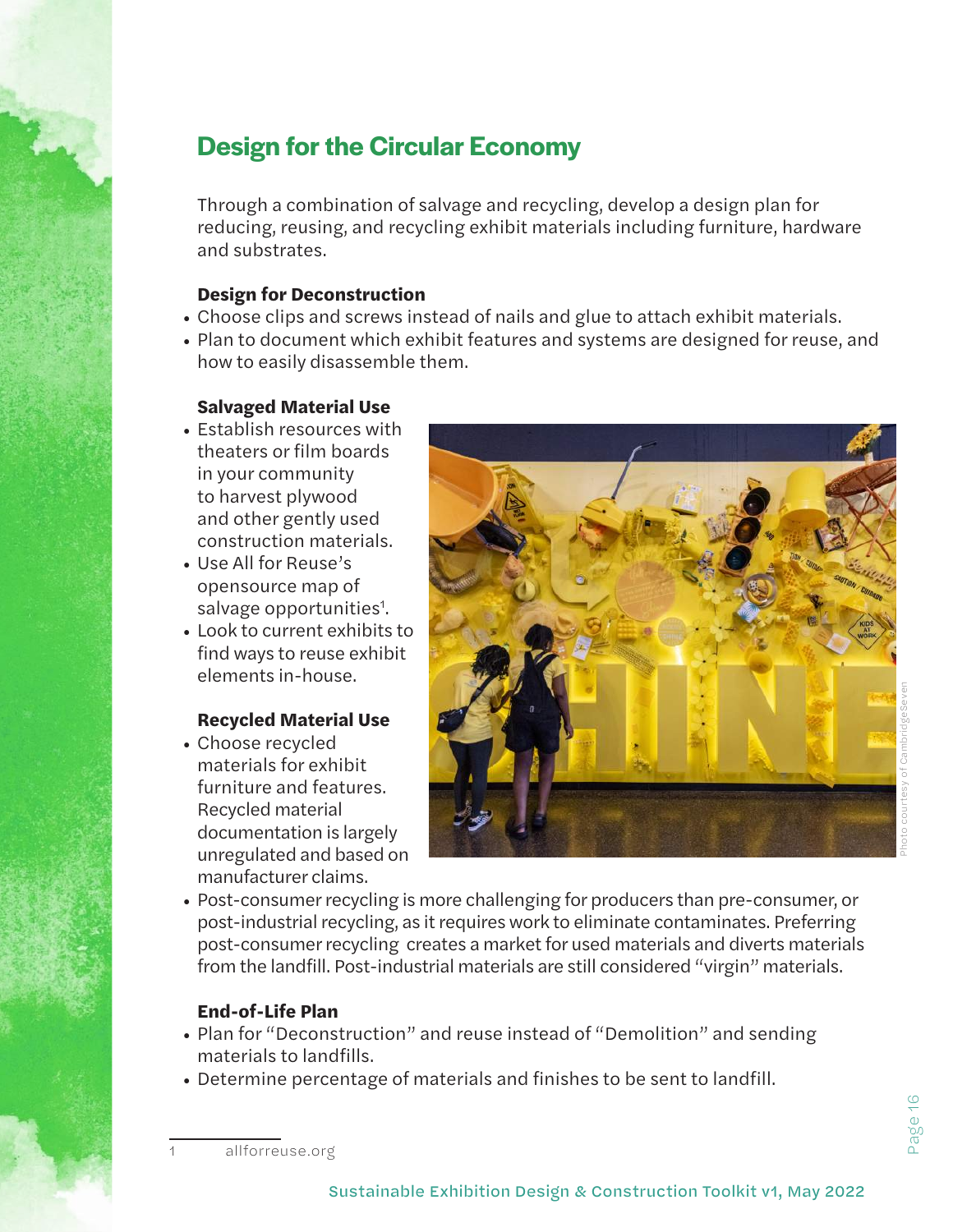# **Product Specific Guidelines**

Here is a list of third-party standards that you can trust when looking at specific interior finish products.

#### **Low Emitting, High Performance Paints**

- California Department of Public Health (CDPH) Standard Method Emissions Evaluation
- Less than 50 g/l of (Volatile Organic Compound) VOC content measured after tinting
- MPI X-Green Performance Standard Certification for high performance and low VOC paints.

#### **Interior Stains and Finishes**

- CDPH Standard Method Emissions Evaluation
- Below South Coast Air Quality management District (SCAQMD) limits for VOC Content
- Greenguard Gold

#### **Metal Finish**

• High Performance Latex, use the same CDPH Standard Method Emissions Evaluation and VOC content standards as above.



• Powder coating can be made from polyester, acrylic, polyurethane, or hybrids. Powder coating is much more durable than latex paint, but more difficult to touch up. It can use less energy to apply than liquid coatings and minimizes waste. Avoid epoxies and fluoropolymers.

#### **Medium Density Fiberboard (MDF), Plywood, and Particleboard**

• Meet California Air Resources Board (CARB) ultra-low emitting formaldehyde (ULEF) or no-added-formaldehyde (NAF) emissions requirements

Page 17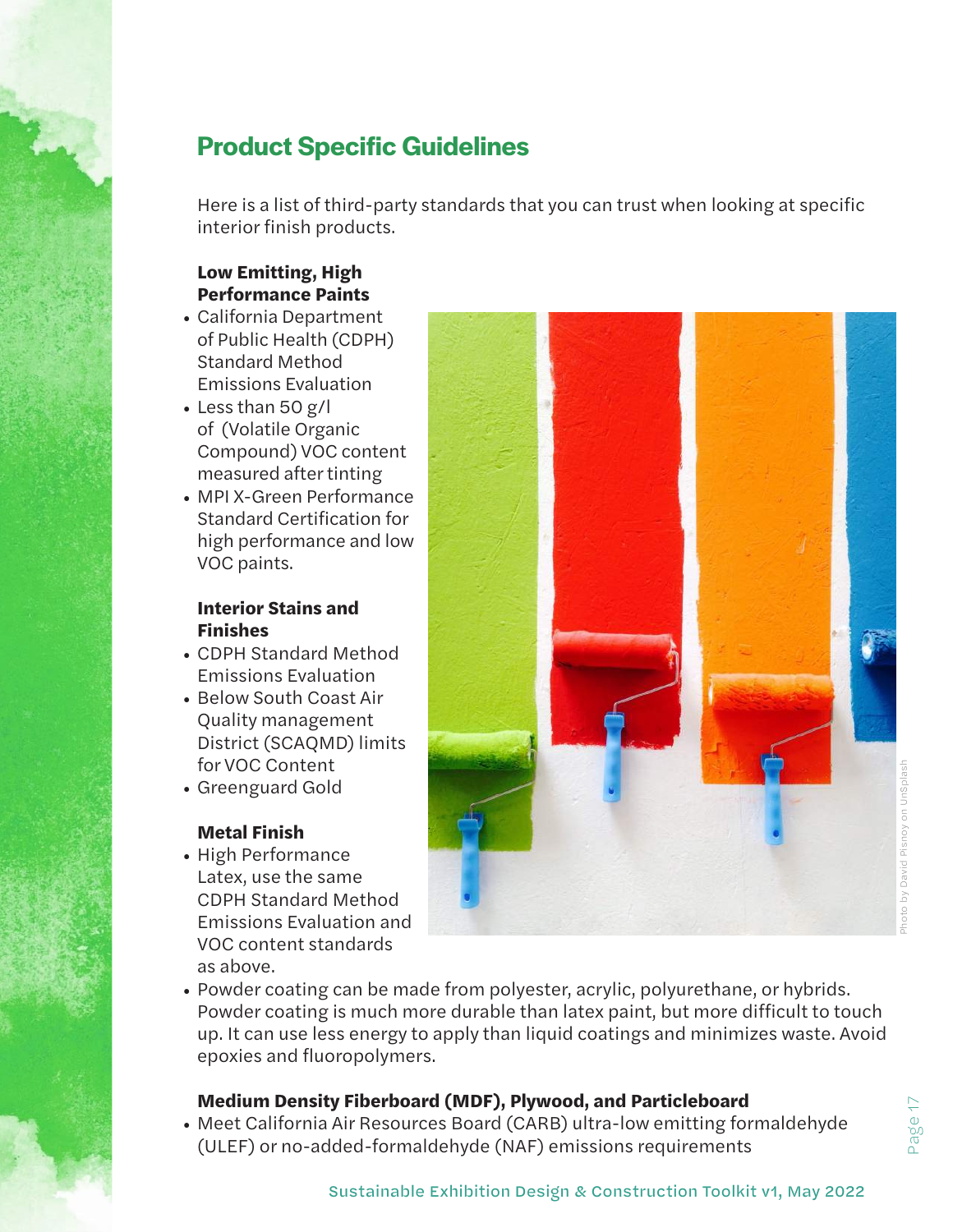• Forest Stewardship Council (FSC) certified or recovered waste fiber

#### **Countertops**

- Natural Stone
	- ANSI/NSC 373 and/or C2C Silver or higher
	- Avoid sealers
- Engineered Stone/Quartz
	- C2C Silver or higher
	- Declare Red List Free
	- Low Emissions
- Natural Wood
	- Local species

#### **Low Emitting and Low Life Cycle Impact Modular Carpet**

- Certified to CRI Green Label Plus
- Certified to C2C v3.1 Silver or higher, NSF 140 Platinum or Living Product Challenge

Page 18

#### **Resilient Flooring**

- Linoleum or Natural Rubber Flooring
- Greenguard Gold Certification
- C2C Silver or Higher

#### **Polished Concrete Flooring**

- Often cheaper and lower maintenance than any other flooring choice
- Densifying the surface increases durability
- Polished floors can be died many colors
- Pay attention to acoustics
- Reduce material use by polishing new or existing concrete slabs

#### **Wood Flooring**

- Pre-finished, bamboo or FSC solid wood floors, or
- salvaged wood that can be installed without an adhesive are ideal.
- Look for CPHD Emissions Testing

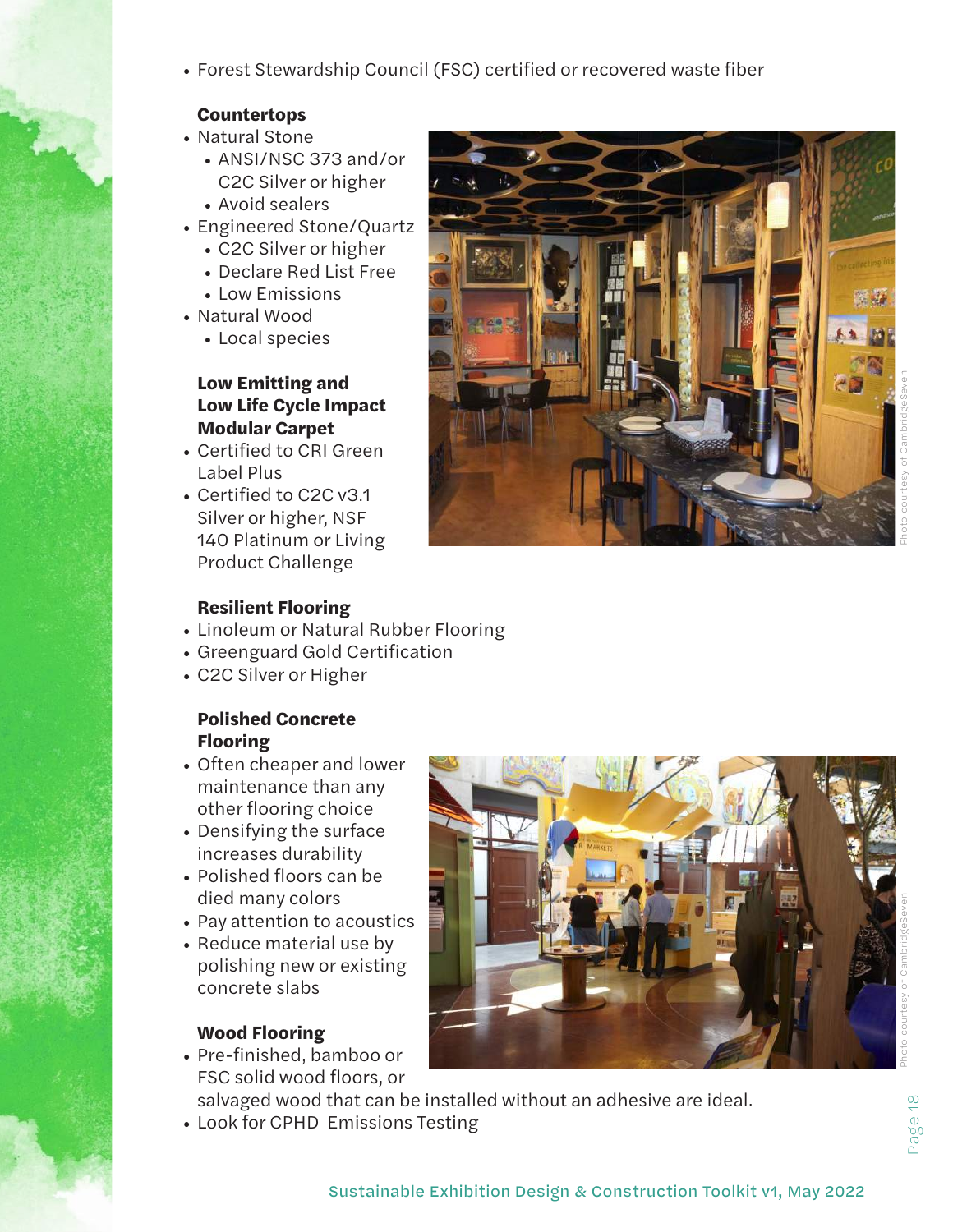#### **Tile Flooring**

- Ceramic and porcelain tiles made in the USA likely have eliminated toxic glazes and are inherently non-emitting. Tiles made abroad may contain lead in glazes.
- Avoid epoxies in grout.
- Avoid Cathode Ray Tube filler material.
- Prefer products with a Health Product Declaration (HPD).

#### **Textiles**

- facts certified Gold or Platinum, C2C Gold, SCS Indoor Advantage Gold
- Natural Fibers GOTS or Oeko Tex 100
- Avoid antimicrobials
- Avoid Per- and Polyfluoroalkyl Substances (PFAS)
- Avoid stain treatments, flame retardants
- Avoid PVC
- Avoid mixed natural and synthetic fibers, pure natural or pure synthetic fibers are easier to recycle.

#### **Alternatives to Vinyl Wall Murals**

- Monadnock Envi Commercial Wallpaper
- Acrovyn By Design wall protection panels (very durable, PVC-free, seams every 4ft.)
- 3M Envision Print Wrap Films – PVC free
- Digitally printed fabric
- High Pressure Laminate or phenolic (FSC available through Wilsonart)
- Direct-to-substrate prints on plywood



#### **Alternatives to PVC Substrates for Graphic Panels**

- BioBoard
- Ex-Cel PVC Free foam board
- Eco-fi Fabric
- PVC-free options by Cooley Group in Rhode Island
- Plyboo or ApplePly panels